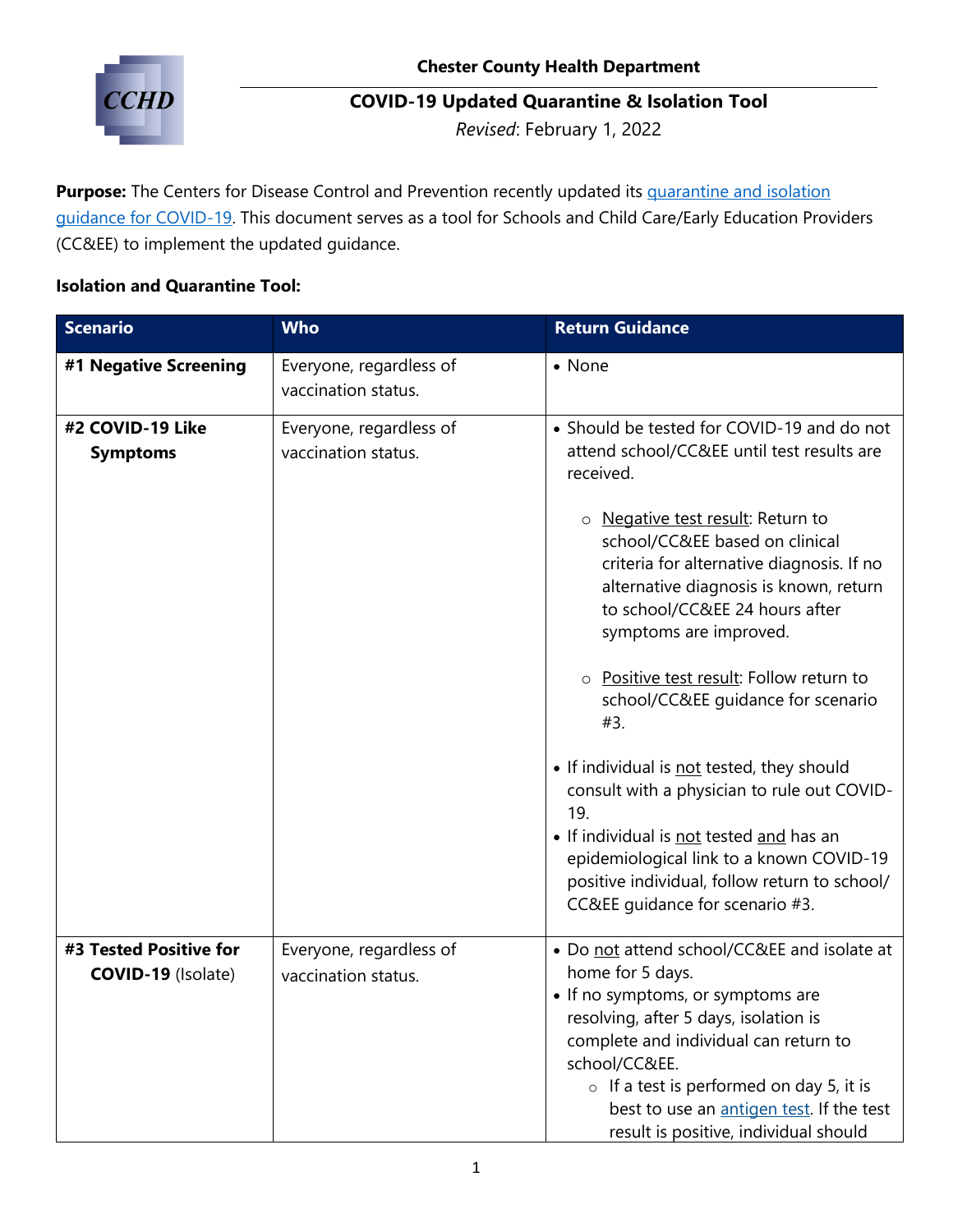

# **COVID-19 Updated Quarantine & Isolation Tool**

*Revised*: February 1, 2022

| <b>Scenario</b>                                                                                                                                                                     | <b>Who</b>                                                                                                                                                                                                                                                                                                                                   | <b>Return Guidance</b>                                                                                                                                                                                                                                                                                                                                                                                                                                                                                                                                                                                        |
|-------------------------------------------------------------------------------------------------------------------------------------------------------------------------------------|----------------------------------------------------------------------------------------------------------------------------------------------------------------------------------------------------------------------------------------------------------------------------------------------------------------------------------------------|---------------------------------------------------------------------------------------------------------------------------------------------------------------------------------------------------------------------------------------------------------------------------------------------------------------------------------------------------------------------------------------------------------------------------------------------------------------------------------------------------------------------------------------------------------------------------------------------------------------|
|                                                                                                                                                                                     |                                                                                                                                                                                                                                                                                                                                              | continue to isolate until the end of<br>day 10. If the test result is negative,<br>individual can end isolation.<br>• Individual should wear a mask while at<br>school/CC&EE regardless of the<br>school's/CC&EE's current masking policy<br>and outside of the home when around<br>others for 5 additional days.<br>$\circ$ If unable to wear a mask when<br>around others, individual should<br>isolate for 10 days.                                                                                                                                                                                        |
|                                                                                                                                                                                     |                                                                                                                                                                                                                                                                                                                                              | If individual has a fever, continue to stay<br>home until 24 hours after fever resolves.                                                                                                                                                                                                                                                                                                                                                                                                                                                                                                                      |
| #4 Exposed to Someone<br>with COVID-19 & Up-<br>to-Date on COVID-19<br><b>Vaccines</b><br><b>OR</b><br><b>Recent COVID-19</b><br><b>Infection</b><br>(Close Contact/<br>Quarantine) | If individual:<br>Is aged 18 or older and has<br>received all recommended<br>vaccine doses, including boosters.<br><b>OR</b><br>Is aged 5-17 years old and has<br>completed the primary series of<br>COVID-19 vaccines.<br><b>OR</b><br>Had confirmed COVID-19 within<br>the last 90 days (tested positive<br>using an antigen or PCR test). | • Individual can attend school/CCⅇ no<br>quarantine is required.<br>• Individual should wear a mask while at<br>school/CC&EE regardless of the<br>school's/CC&EE's current masking policy<br>and outside of the home when around<br>others for 10 days.<br>• Test on day 5, if possible; if individual does<br>not have symptoms while waiting for test<br>results, they are permitted to attend<br>school/CC&EE.<br>Negative test result: Continue to<br>attend school/CC&EE and wear a<br>mask until 10 days is complete.<br>o Positive test result: Follow return to<br>school/CC&EE guidance for scenario |
|                                                                                                                                                                                     |                                                                                                                                                                                                                                                                                                                                              | #3.<br>If individual develops symptoms during<br>quarantine or upon return to school/CC&EE,<br>they should get tested, stay home, be<br>excluded from school/CC&EE, and follow<br>return to school quidance for scenario #2.                                                                                                                                                                                                                                                                                                                                                                                  |
| #5 Exposed to Someone<br>with COVID-19 &                                                                                                                                            | If individual:                                                                                                                                                                                                                                                                                                                               | • Do not attend school/CC&EE and<br>quarantine at home for 5 days.                                                                                                                                                                                                                                                                                                                                                                                                                                                                                                                                            |